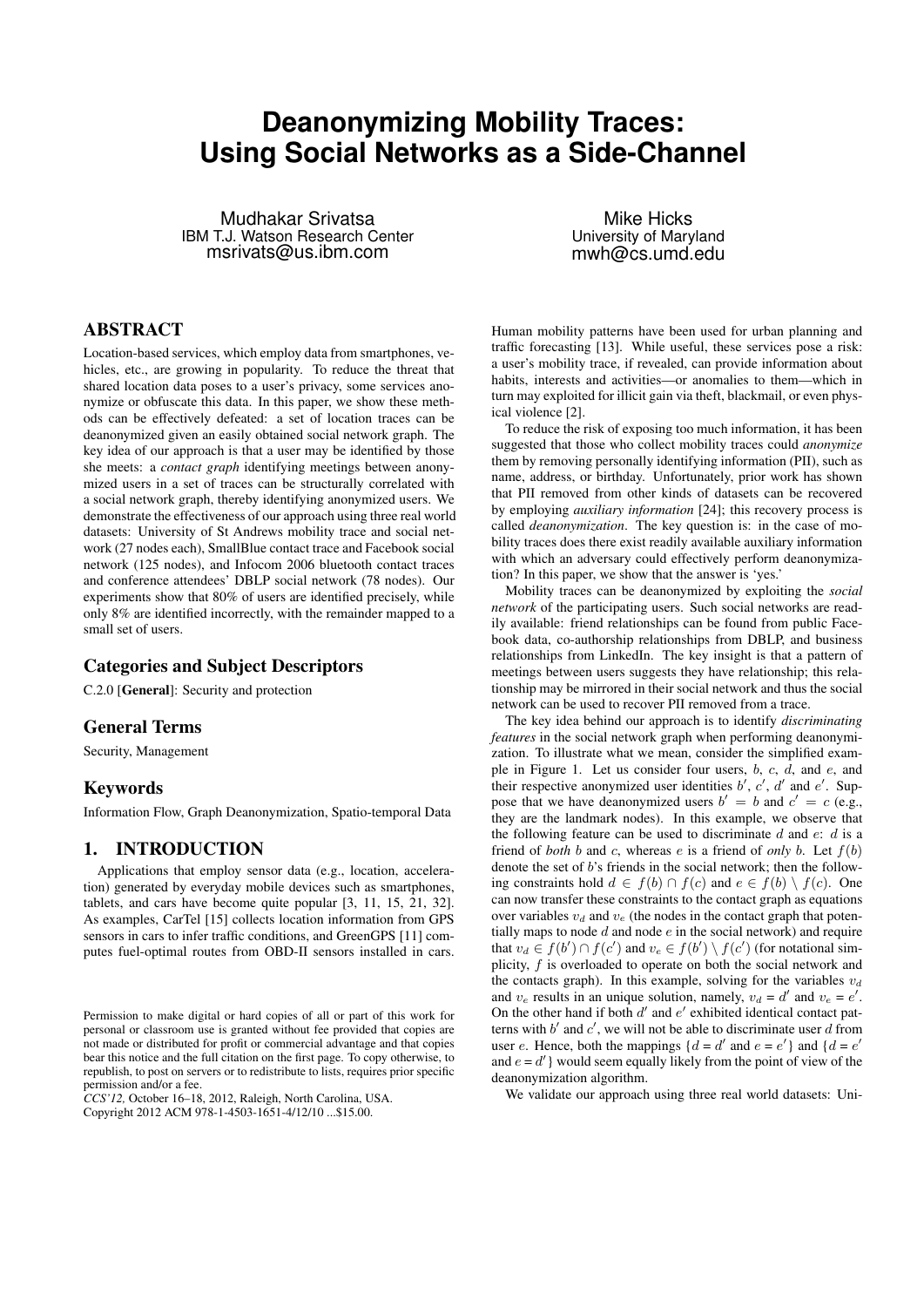

Figure 1: Deanonymization requires Discriminative Features: the Contact Graph is on the left, the Social Network on the right

|                     | <b>St Andrews</b> | <b>Smallblue</b> | Infocom06 |
|---------------------|-------------------|------------------|-----------|
| Comm network type   | WiFi              | IМ               | Bluetooth |
| No comm nodes       | 27                | 125              | 78        |
| Duration (days)     | 30                | 30               |           |
| Granularity (secs)  | 300               | 300              | 120       |
| No contacts         | 18,241            | 240,665          | 182,951   |
| Social network type | Facebook          | Facebook         | DBLP      |
| No social nodes     | 27                | 400              | 616       |

Figure 2: Datasets

versity of St Andrews mobility traces and social network (27 nodes each), SmallBlue contact traces and Facebook social network (125 nodes), and Infocom 2006 bluetooth contact traces and conference attendee's DBLP social network (78 nodes). Our initial results show that our approach deanonymizes 80% of the nodes in the traces correctly, 8% incorrectly, and the remaining 8% it is able to correctly map a node to a small set of users (no more than three), one of which is the correct one.<sup>1</sup> Our results also show that even when about 25% of the social network and the contact graph is intentionally modified (e.g., edges/nodes are added/removed) our approach is effective; further, when a small fraction (5%) of select node mappings (in particular, nodes with low centrality score) are known a priori, then the effectiveness of our approach can exceed 95% (i.e., 95% of nodes are correctly mapped).

The next section sets up the problem more formally and describes our evaluation datasets. Section 3 presents our approach in detail and evaluates it on these datasets. Section 4 evaluates the impact on deanonymization of adding noise to the data and of using inaccurate or incomplete social network graphs. Section 5 discusses related work, and Section 6 concludes.

# 2. PROBLEM SETUP

# 2.1 Notation and Terminology

 $V<sub>S</sub>$  denotes the set of users with each user having a unique identifier. L denotes the set of location identifiers with each location having a unique identifier.  $d(l_1, l_2)$  denotes the distance between two locations  $l_1$  and  $l_2$  in L. We write A to denote a location trace of the form  $\langle u, l, t \rangle^*$ , where  $u \in V_S$ ,  $l \in L$  and t is a timestamp.

 $1$ Nodes in the remaining 4% are correctly mapped to a set of four or more users

| <b>Similarity Measure</b>          | <b>St Andrews</b> | <b>Smallblue</b> | Infocom06 |
|------------------------------------|-------------------|------------------|-----------|
| Graph edit distance<br>/ Num edges | 8/62              | 28/375           | 22/212    |
| Common sub-graph<br>/ Num nodes    | 18/27             | 72/125           | 42/78     |

Figure 3: Graph Similarity Measures

 $V_C$  denotes the set of anonymized user identifiers, i.e., the mapping between the set of users  $V_S$  and  $V_C$  is unknown.  $L'$  denotes the set of obfuscated location identifiers. We remark the location identifiers may be obfuscated using several techniques including the addition of random noise or generalization (i.e., reducing the granularity of location information). For instance, a location  $l$  in  $L$ may be perturbed to locations  $l'_1$  and  $l'_2$  in  $L'$  with probability p and  $(1-p)$  respectively for some  $0 \le p \le 1$  (random noise); or two locations  $l_1$  and  $l_2$  in L may be mapped to the same location  $l'$  in L' (generalization). We remark that the efficacy of deanonymization degrades with the extent of location obfuscation.

A' denotes an anonymized location trace of the form  $\langle u', l', t \rangle^*$ , where  $u' \in V_C$ ,  $l' \in L'$  and t is a time stamp. The goal of deanonymization is to infer the mapping between the set of users in  $V<sub>S</sub>$  and  $V<sub>C</sub>$ . As discussed earlier, the technique used for deanonymization depends on the nature of available auxiliary information. In this paper we consider auxiliary information that is represented by a social network  $S = (V_S, E_S)$ , where an edge in set  $E_S$  has the form  $\langle u_1, u_2 \rangle$  $u_2, r_{12}, w_{12}$  such that  $u_1, u_2 \in V_S$  (note that users in the social network correspond to non-anonymous user identifiers),  $r_{12} \in R$  an directed relationship between users  $u_1$  and  $u_2$  and R is a finite set of relationship types (e.g., manager, friend, colleague, co-author, etc.). In addition to relationship type we consider two types of annotations  $w_{12}$  to the social network links: one that corresponds to the strength of a relationship denoted by a weight between [0, 1] (e.g., normalized number of co-authored papers) and second that corresponds to periodicity at which a relationship is active (e.g., *colleague* relationship is active every day from 9am-5pm).

In order to structurally match (and de-anonymize) a mobility trace against a social network we construct a contact graph C. Intuitively a contact graph captures pair-wise meetings between two users. Given two events  $\langle u_1', l_1', t_1 \rangle$  and  $\langle u_2', l_2', t_2 \rangle$  in an anonymized location trace, we say that there is a contact between users  $u_1$  and  $u_2$  if  $d(l'_1, l'_2) \leq \tau_1$  and  $|t_1 - t_2| \leq \tau_2$ , for some thresholds  $\tau_1$ ,  $\tau_2 \geq 0$ . Given a sequence of contacts between two users  $u'_1$  and  $u'_2$  we apply Fourier transform to detect periodicity in such contacts. We construct contact graphs at different time granularities − based on the most dominant periodicity of contacts derived by applying the Fourier transform. The contact graph  $C$  thus generated is of the form  $C = (V_C, E_C)$ , where the edges in  $E_C$  are of the form  $\langle u_1', u_2', c_{12}, w_{12} \rangle$  and the class type  $c_{12}$  is obtained by manual classifying contacts based on the time-of-the-day and  $w_{12}$ denotes the frequency of contacts within the period of interest.

#### 2.2 Datasets

In this section we briefly review the datasets that were used in our study. A description of these datasets [4, 1, 28] is shown in Figure 2. The St Andrews university dataset captures the WiFi hotspot (within the university) to which a user (a student volunteer) is connected at intervals of 300 seconds. We assume that two users are in contact if they are both connected to the same WiFi hotspot for an interval of time that spans 600 seconds. The contact graph includes a weight − the frequency of inter-user contacts over the duration of the trace. The St Andrews dataset also includes a social network (gathered from Facebook) on the same set of student volunteers. The social network has 0/1 link weights based on two users being a *friend* on the Facebook social network. We note that in our datasets the ground truth, that is, the mapping between nodes in the social network and the contact graph is given to us.

The Smallblue dataset captures contacts between users using an instant messenger on an enterprise network. Two users are said to be contact if they exchange chat messages back and forth with each other. A session of such chat messages between a pair of users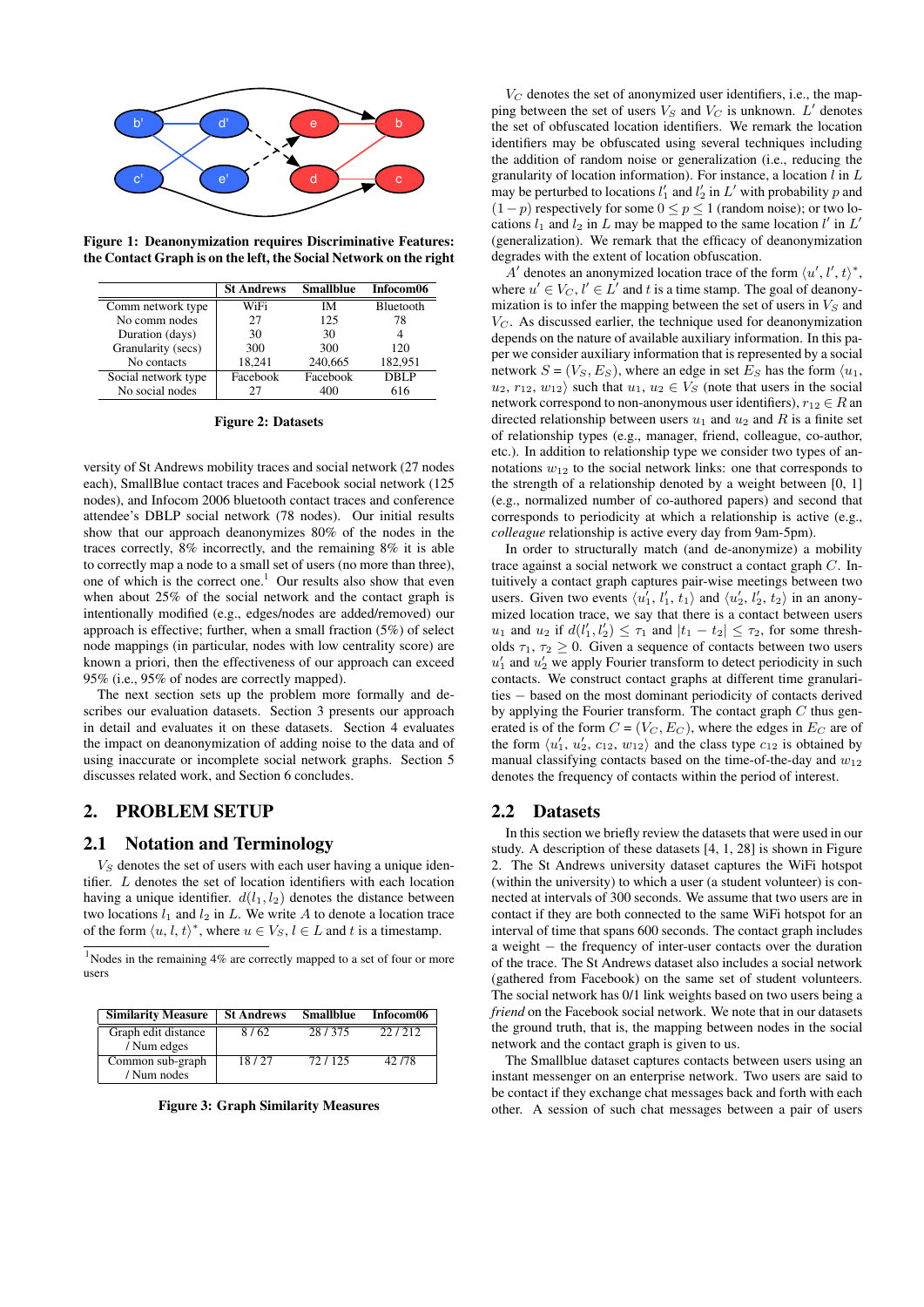

Figure 4: Degree Distribution: St Andrews, Smallblue and Infocom06

constitutes one contact. The contact graph is constructed in a similar manner with link weights that correspond to the frequency of inter-user contacts over the duration of the trace. In addition to the mobility trace the dataset also includes a social network (gathered from Facebook) on a superset of users. The social network has 0/1 link weights based on two users being a *friend* on the Facebook social network.

The Infocom06 dataset is a Bluetooth contact trace of Infocom 2006 conference attendees that volunteered to contribute their mobility information. When two users are within Bluetooth connectivity range (typically less than 10 meters), a Bluetooth connection is established between the user devices. If such a connection lasts for 600 seconds we assume that the users are in contact with each other (we ignored contacts during session breaks and lunch breaks). In addition the dataset also includes a list of 616 attendees (names and affiliations) of Infocom 2006. The volunteers (78 of them) are a strict subset of the conference attendees. We use DBLP (co-authorship database [9]) to construct a social network over the conference attendees – the social network has 0-1 link weights based on the normalized number of co-authored papers between two users: if  $P_{u_1}$  and  $P_{u_2}$  denote the set of papers that includes user  $u_1$  and  $u_2$  on the author list then the weight of the link between the users is given by  $\frac{|P_{u_1} \cap P_{u_2}|}{|P_{u_1}| |P_{u_2}|}$  $|P_{u_1} \cup P_{u_2}|$ .

# 2.3 Structural Similarity

The key hypothesis of our approach is that the social network and the contact graph bear structural similarities. We show that this is indeed the case using three well accepted measures of graph similarity: graph edit distance (minimum number of edges that need to be added and/or deleted for an exact match), maximum common sub-graph (number of vertices in the largest common sub-graph) and node degree distribution. We remark that the graph edit distance measure typically applies to graphs that have identical number of vertices, while the latter measures do not impose such a restriction. In order to simplify the measurement of such graph similarity measures we round-off edge weights in the social network and the contact graph to either 0 or 1.

Figure 3 shows graph similarity measures using the graph edit distance and the maximum common sub-graph measures. Figure 4 shows the degree distributions of the contact graph and the social network using the datasets. These figures show that the contact graph and the social network tend to bear a lot of similarity; in our datasets, the average ratio of graph edit distance to the number of edges is about 10.3% (lower the better), the average ratio maximum common sub-graph to the number of nodes is about 60% (higher the better), the average Kullback and Leibler (KL) symmetrised divergence measure [31] between the node degree distributions is about 0.062 bits (lower the better).

# 3. GRAPH DE-ANONYMIZATION

We examine a two step solution to match the contact graph against the social network. In the first step we bootstrap the matching problem by exploiting inherent heterogeneity in the graphs to identify landmark nodes. In the second step we extend a mapping between landmark nodes to all the nodes in the graph by identifying discriminating features in the original graph. We explore three techniques for this second step. In the remainder of this section we describe our algorithm in detail and evaluate each of the techniques using the previously described datasets. Results were computed on an Intel i5 quad-core processor operating at 2.4 GHz with 4 GB RAM running RedHat Enterprise Linux 5.4.

# 3.1 Initial Landmarks Selection

For the first step, we identify landmark nodes using a node centrality measure [25, 7], which is a measure of the relative importance of a vertex within a graph. Centrality is very well studied metric in both graph theory and social network analysis, e.g., to determine how important a person is within a social network or how well-used a road is within an urban network. We identify landmark nodes as those with high centrality metric. Past work [12] has shown that node centrality in contact graphs and social networks generally follows a heavy tailed distribution; hence, there are a small number of nodes (outliers) with a high centrality score, while a vast majority of the nodes belong to the tail of the distribution. Therefore we identify the top k central nodes, for  $k \ll |V_C|$ ,  $|V_s|$ , in both the contact graph and the social network as landmark nodes; we experimentally show that for small values of  $k$  the set of top-k centrality nodes in both the social network and the contact graph are likely to be the same. Further, given  $k$  landmark nodes in both the contact graph and the social network there are at most  $k!$  mappings between them. Since k is typically small even a brute force enumeration of all possible mappings is feasible.

While there are several measures of centrality, in this paper we adopt the *node betweeness* metric. The betweenness centrality measure (as applied to a static graph) for node  $n$  is a normalized measure over the number of all-pair shortest paths in a graph that includes node  $n$ . In general, if a large number of shortest paths pass through node  $n$ , then node  $n$  has a higher betweeness centrality measure. We use this betweeness measure for centrality computation in the static social network

For the contract graph we observe that in a contact graph a 'path' exists over time. Hence, the standard shortest path based definition of node betweeness does not directly apply to the contact graph. Hence, we develop a novel centrality measure that applies to con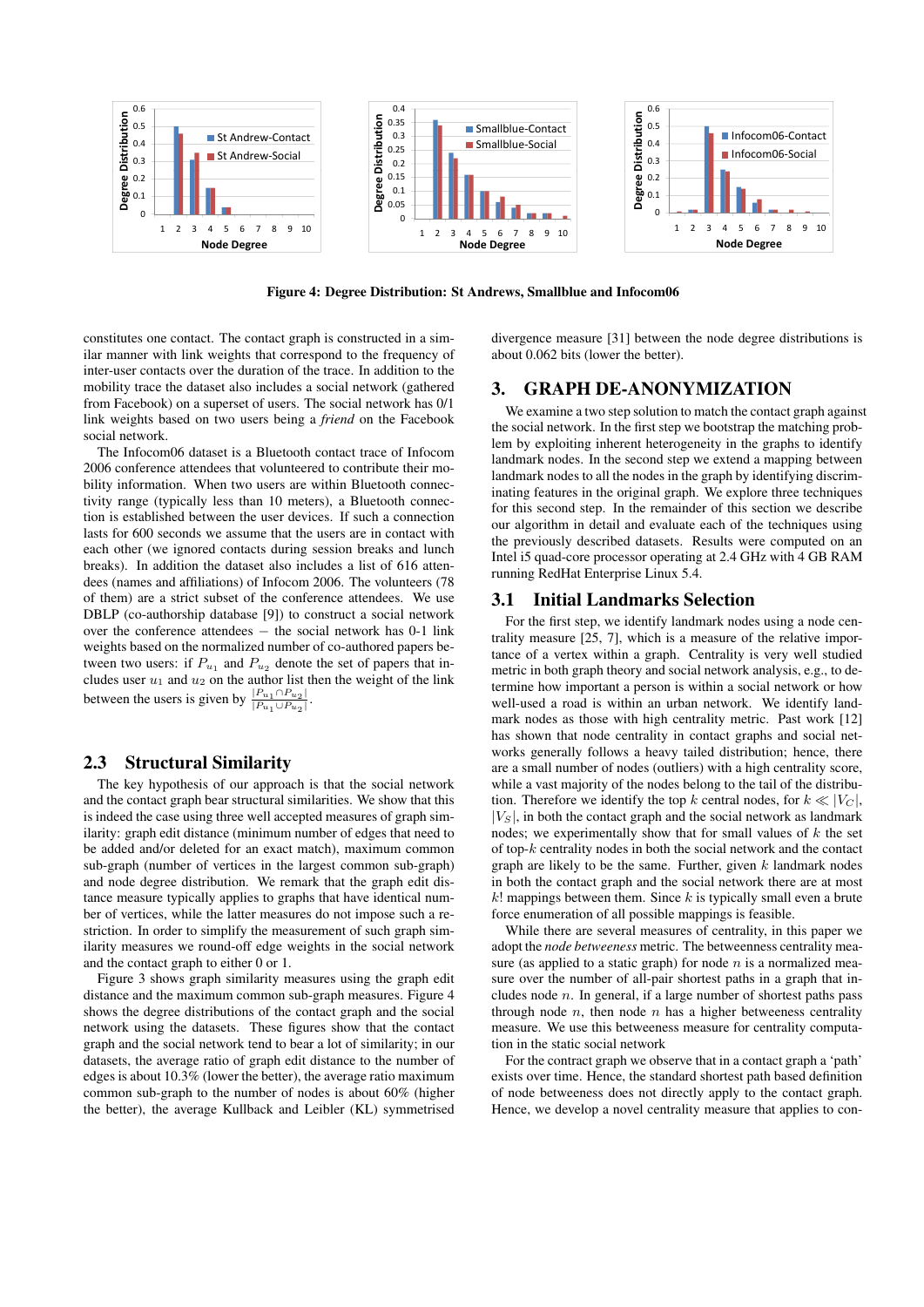tact graphs. First, we recognize that a path between two nodes A and  $B$  in the contact graph is via a sequence of contacts  $N_1$ ,  $N_2$ ,  $\cdots$ ,  $N_{r-1}$ . Hence, we adopt the following definition of paths in contact graph:

#### DEFINITION 1. Opportunistic path [12]

A *r*-hop opportunistic path  $P_{AB} = (V_P, E_P)$  between nodes A and B consists of a node set  $V_P = \{A, N_1, N_2, \cdots, N_{r-1}, B\}$ V and an edge set  $E_P = \{ \langle A, N_1, w_1 \rangle, \langle N_1, N_2, w_2 \rangle, \cdots, \langle N_{r-1},$  $B, w_r$ }  $\subset E$  such that  $N_i \neq N_j$  for any  $1 \leq i \leq j \leq r-1$ . The path weight is the probability  $p_{AB}(T)$  that A may reach B along  $P_{AB}$  within time T.

We model the inter-contact time  $X_k$  between nodes  $N_k$  and  $N_{k+1}$ , as a random variable with a probability density function (PDF)  $p_{X_k}(x)$ . In our datasets we observed that  $p_{X_k}(x)$  was exponentially distributed:  $p_{X_k}(x) = w_k e^{-w_k x}$ . However, we remark that the approach is applicable to any arbitrary distribution. Assuming that  $p_{X_k}(x)$  is exponentially distributed,  $Y = \sum_{k=1}^r X_k$  following a hypoexponential distribution [27], such that

$$
p_Y(x) = \sum_{k=1}^r G_k^{(r)} p_{X_k}(x),
$$
 (1)

where the coefficients  $G_k^{(r)} = \prod_{s=1, s \neq k}^{r}$  $\frac{w_s}{w_s-w_k}$ .

From Eq. (1), the path weight is written as

$$
p_{AB}(T) = \int_0^T p_Y(x)dx = \sum_{k=1}^r G_k^{(r)} \cdot (1 - e^{-w_k T}), \quad (2)
$$

The centrality metric  $C_i$  for a node i is then defined as follows:

$$
C_i = \frac{1}{N-1} \cdot \sum_{j=1, j \neq i}^{N} p_{ij}(T),
$$
 (3)

where  $N$  is the total number of nodes in the network. Intuitively, this metric is a measure of distance from a randomly chosen node in the network to node  $i$ . Due to the heterogeneity of the pairwise contact frequency in different traces, different values of  $T$  were adaptively chosen;  $T$  is set as 1 hour for the Infocom traces, 6 hours for the St Andrews and Smallblue traces.

Figures 5 and 6 shows the centrality scores of nodes in the contact graph and the social network respectively. We observe due to the inherent heterogeneity of these graphs, only a few select nodes have high centrality scores. More interestingly, we observe that the same of set of nodes that have high centrality score in the contact graph also has a high centrality score in the social network. Indeed we note that the set of top- $k$  nodes (ordered by centrality score) is identical for both the contact graph and the social network. For e.g., node identifiers 1, 7 and 18 in the St Andrews dataset are the top 3 central nodes in both the contact graph and the social network; node identifiers 8, 25, 41, 55, 100 and 119 are the top 6 central nodes in the both the contact graph and the social network in the Smallblue dataset; node identifiers 8, 24, 34, 47 and 72 are the top 5 central nodes in the both the contact graph and the social network in the Infocom06 dataset.

Note that at this stage we still do not have a mapping between the landmark nodes; however, given k landmark nodes there are at most  $k!$  mappings. In the subsequent sections we propose techniques to start with a mapping of landmark nodes and de-anonymize the rest of the contact graph. We repeat this exercise for all such  $k!$ mappings between the landmark nodes; using a goodness-of-fit test on the thus derived mappings we select the most likely mapping between the nodes in the contact graph and the social network.



|  | (a) Accuracy |
|--|--------------|
|--|--------------|

| k | <b>St Andrews</b> | <b>Smallblue</b> | Infocom06 |
|---|-------------------|------------------|-----------|
|   |                   | 195              |           |
|   |                   | 196              | 47.4      |
|   |                   | 198              |           |
|   |                   | 200              | 1G        |

(b) Computation times (seconds)

#### Figure 7: Distance Vector Results

Given a possible mapping between such landmarks, the next step is to use various graph features to deduce mappings for other nodes. Formally,  $L_C = \{c_1, \dots, c_k\}$  and  $L_S = \{s_1, \dots, s_k\}$  denote the landmark nodes in the contact graph and the social network respectively, and the initial mapping is  $c_i = s_i$  for all  $1 \leq$  $i \leq k$ . Given this initial mapping, we consider three possible techniques—distance vectors, spanning tree matching, and local sub-graph features—detailed in the next three subsections.

# 3.2 Distance Vector

The first technique we consider is to map nodes that have similar *distance vectors*. For each non-landmark node in the contact graph and the social network, its distance vector contains distances between the node to the  $k$  landmark nodes. Hence, for a node  $n$ , its distance vector is given by  $\{d_{n1}, \dots, d_{nk}\}$ , where  $d_{ni}$  denotes the distance from node *n* to landmark *i* (i.e.,  $c_i$  in the contact graph and  $s_i$  in the social network).

Given two nodes  $c$  in the contact graph and  $s$  in the social network we quantify a mapping score as  $w_{cs} = -\sqrt{\sum_{i=1}^{k}(d_{ci} - d_{si})^2}$ . Now we construct a bipartite graph with vertex set  $(V_C \setminus L_C)$  $(V_S \setminus L_S)$ , where  $V_C$  and  $V_S$  are the set of vertices in the contact graph and the social network respectively; for every node  $c$  $\in V_C \setminus L_C$  and  $s \in V_S \setminus L_S$  we add an edge between node c and node s with weight  $w_{cs}$ . Now the node mapping problem reduces to a *maximum weighted bipartite graph matching problem* that determines matching pairs of vertices in  $V_C \setminus L_C$  and  $V_S \setminus L_S$ respectively. We use the Hungarian algorithm [6] that solves the weighted graph matching problem in bipartite graphs in  $O(|V|^3)$ , where  $V$  is the set of vertices and  $E$  is the set of edges in the bipartite graph. The result of this algorithm is pairs of matched nodes  $s'$  $\in V_C \setminus L_C$  and  $s \in V_S \setminus L_S$ . We denote the overall matching score as  $\sum_{s \in V_S \backslash L_S} w_{s's}$ . We repeat this procedure for all k! mappings between landmark nodes and finally select the mapping that results in the highest matching score.

Figure 7(a) shows the accuracy of de-anonymization as we vary  $k$ . We observe that initially as  $k$  increases the accuracy of de-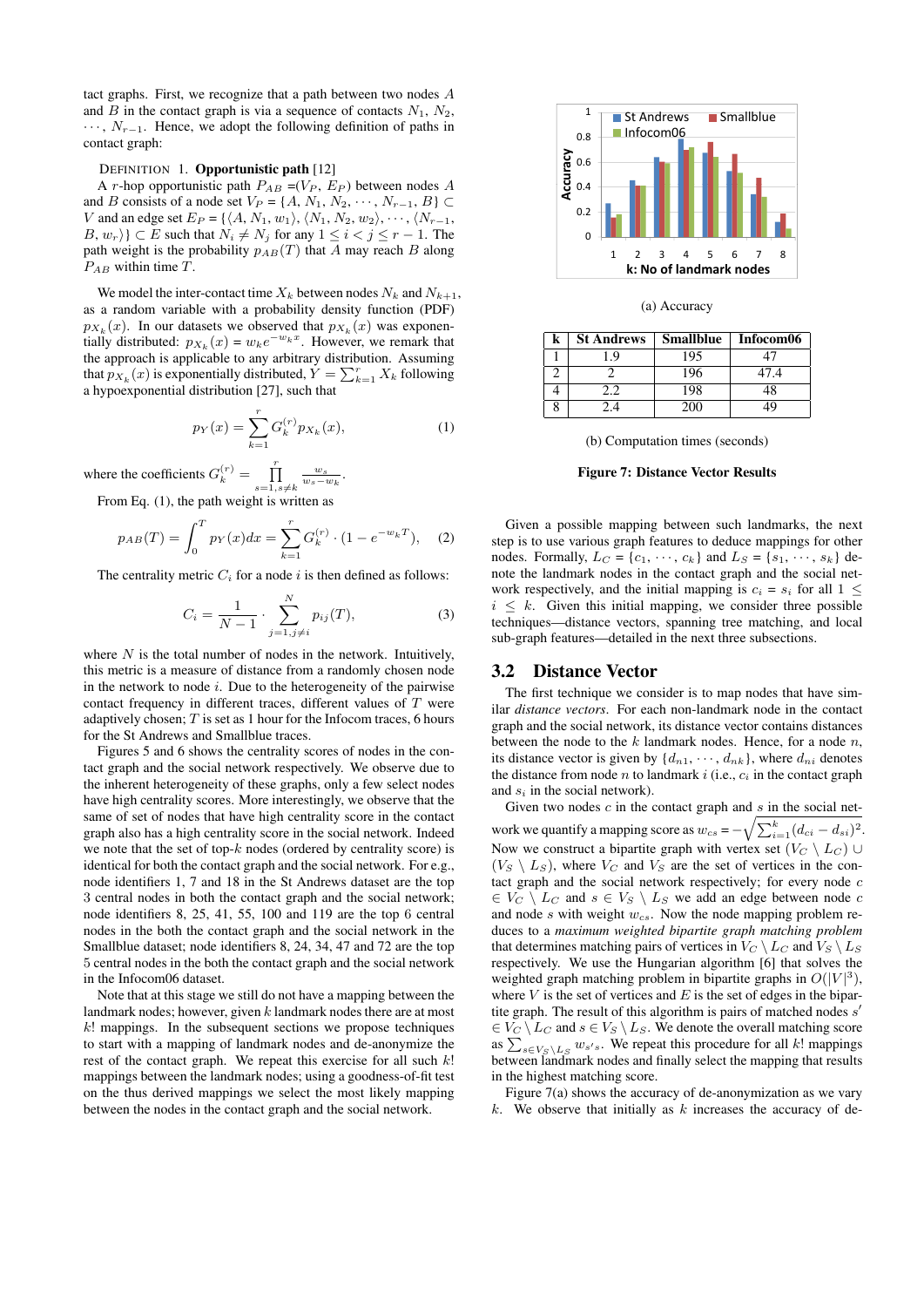

Figure 5: Node Centrality in Contact Graph: St Andrews, Smallblue and Infocom06



Figure 6: Node Centrality in Social Network: St Andrews, Smallblue and Infocom06. Notice that the peaks (high centrality nodes) in the contact graph (Figure 5) and the social network (Figure 6) match.

anonymization process improves − since larger number of landmarks improves the precision of node distance vectors. However, as k increases further the set of landmark nodes in the contact graph and the social network are no longer identical; hence, the overall efficacy of node mapping decreases.

Figure 7(b) shows the computation cost of deriving node mappings given a mapping for landmark nodes. We note that given a landmark mapping the computation cost does not increase significantly with  $k -$  the number of landmark nodes. As k increases we need to compute distances from more landmark nodes to all the other nodes in both the contact graph and the social network. This operation costs  $O(k|E|)$ . Once such distances are computed the cost of computing similarity is  $O(k|V|^2)$ . However, the cost of the weighted bipartite graph matching  $O(|V|^3)$  which dominates the computation cost is independent of  $k$ . Note that Figure 7 shows the cost for a given landmark node mapping − hence, the overall computation cost has to be scaled with  $k!$  (for every possible landmark node mapping). We observe that on the 125 node Smallblue dataset with  $k = 5$  nodes the total time to de-anonymize is  $5!*200$  seconds or about 6.7 hours.

#### 3.3 Randomized Spanning Trees

An obvious approach to performing the mapping would be to compute general graph isomorphism between the contact and social network graphs. However, general graph isomorphism is an NP-hard problem, so this approach would be computationally intractable for large contact graphs and social networks. We observe that a classical approach to derive mappings between entities in a high dimensional space is to project them to a lower dimensional space wherein it may be easier to identify such mappings. Following this observation, we significantly lower the complexity of the graph mapping by reducing it to randomized tree mapping problem, for which poly-time algorithms exist [29].

In this solution we project both the contact graph  $C$  and the social network S into randomized spanning trees. We note given any graph  $G$  the number of spanning trees of graph  $G$  is given by Kirchhoff's theorem [14]:  $\frac{1}{|V|} \times \prod_{i=1}^{|V|-1} \lambda_i$ , where  $\lambda_i$  are the non-zero eigenvalues of G's Laplacian matrix. The Laplacian matrix  $Q$  of a graph G is defined as  $Q = D - A$ , where D is a diagonal matrix with the  $i^{th}$  diagonal element set to the degree of node i and A is the adjacency matrix of graph  $G$  (i.e., the  $ij^{th}$  element in A is 1 if there exists an edge between node  $i$  and  $j$ ; 0 otherwise). Kirchhoff's theorem also allows us to explicitly enumerate all spanning trees of a graph and thus enables us to select a random set of such spanning trees.

Given two such spanning trees  $C_T$  and  $S_T$  we seed the mappings between landmark nodes and then apply a classical tree-to-tree editing algorithm [29] to derive node mappings between other nodes in the tree. The runtime complexity of the tree-to-tree editing algorithm is  $O(|V_C||V_S|)$ . We quantify the efficacy of a mapping using the graph edit distance between the labeled contact graph and the social network. Over multiple such randomized spanning trees and all  $k!$  landmark node mappings we select the mapping that has the least edit distance between the labeled contact graph and the social network.

Figure 8(a) shows the accuracy of de-anonymization as we increase the number of randomized spanning trees (with the number of landmark nodes  $k$  set to 4) constructed from the contact graph and the social network. The figure also shows the accuracy of deanonymization as we increase the number of landmark nodes (with the number of randomized spanning trees set to 128). The figure indicates that the accuracy of de-anonymization can be as large as 72%, 80% and 68% respectively for St Andrews, Smallblue and Infocom06 datasets.

Figure 8(b) shows the tree mapping for a given pair of span-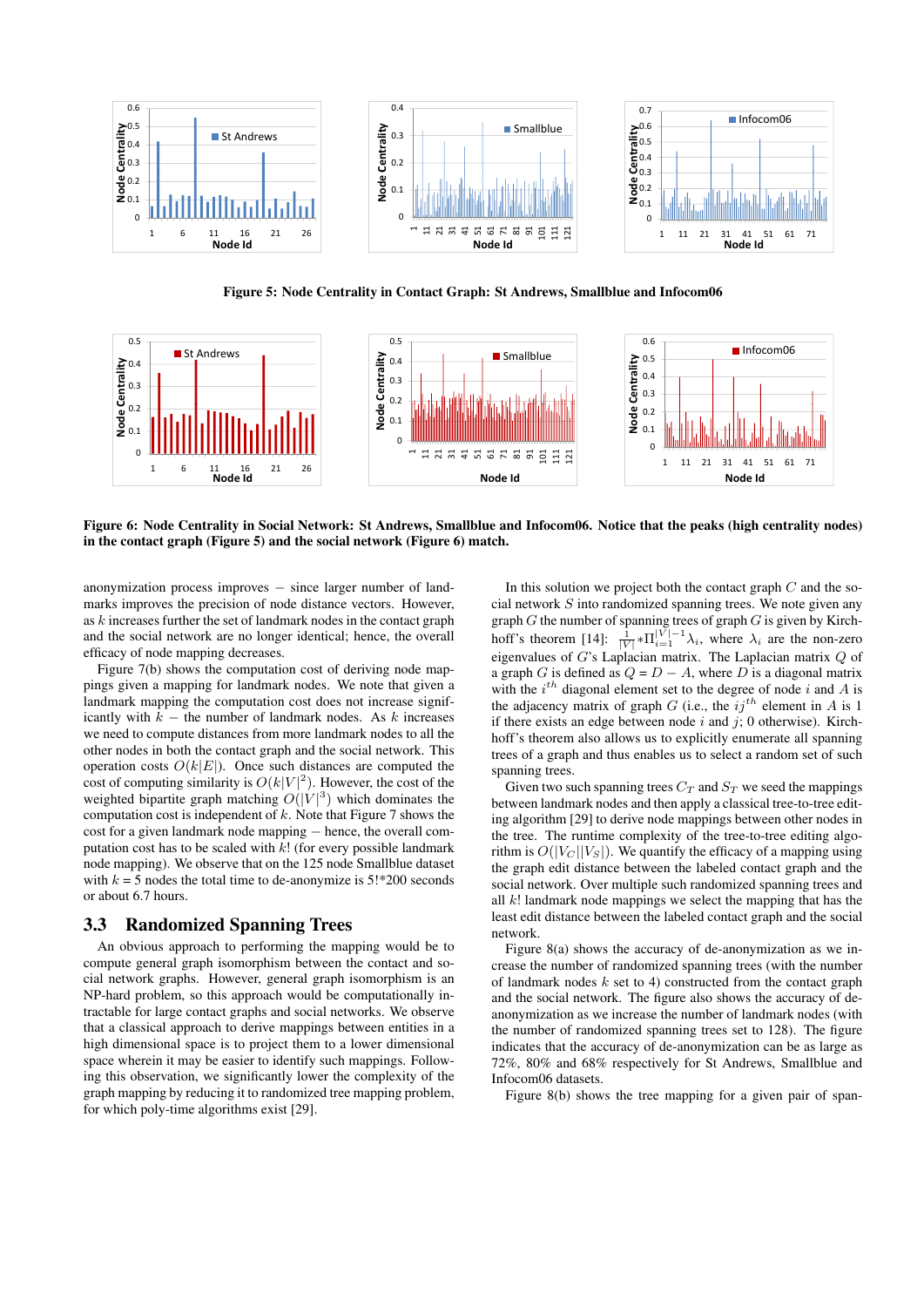



(a) Accuracy

| <b>St Andrews</b> | <b>Smallblue</b> | Infocom06 |
|-------------------|------------------|-----------|
| 0.12              | 2.98             | 1.08      |
| 0.13              | 3.29             | 1.17      |
| 0.14              | 3.51             | 1.26      |
| 0.16              | L O2             |           |



Figure 8: Randomized Spanning Tree Results

ning trees  $C_T$  and  $S_T$ . We observe that on the 125 node Smallblue dataset with  $k = 5$  nodes and 128 randomized spanning trees, the total time to de-anonymize is 5!\*128\*4.02 seconds or about 6.2 hours.

#### 3.4 Recursive Sub-Graph Matching

For our final technique, we propose to use sub-graph features to derive mappings between the contact graph and the social network. We start with the seed set of landmark nodes and recursively expand such mappings to other nodes in the contact graph. The key idea is to model the node mapping as a constraint satisfaction problem (CSP) [22]. We leverage the social network to derive constraints on node mappings as follows. For each node  $a$  in the social network we create a variable  $x_a$  in the CSP. We constrain all variables  $x_a$  to take values from the set  $V_C$ , where  $V_C$  denotes vertices in the contact graph. If there is a link between users  $a$  and b in the social network we introduce conjunctive constraints of the form:  $x_a \in f(x_b)$  and  $x_b \in f(x_a)$ , where  $f(x_a)$  denotes the set of edges incident on node  $x_a$  in the contact graph. Indeed since the contact graph and the social network may not have an exact mapping the CSP may have no feasible solutions. Hence, we solve for MAX-CSP that minimizes the number of constraint violations (i.e., minimizes the number of unsatisfied constraints).

In general solving such a MAX-CSP is a NP-hard problem. Instead we solve a *dynamic* CSP problem that only introduces constraints of the form  $x_a \in f(x_b)$  such that value of  $x_b$  has already



#### (a) Accuracy

| k | <b>St Andrews</b> | <b>Smallblue</b> | Infocom06 |
|---|-------------------|------------------|-----------|
|   | 0.70              | 12.60            | 5.25      |
|   | 0.72              | 12.96            | 5.42      |
|   | 0.76              | 13.68            | 5.75      |
|   | 0.84              | 15.12            | 6.36      |

(b) Computation times (seconds)

Figure 9: Recursive Sub-Graph Matching Results

| dataset           | $log_2  aut(C) $ | $\log_2  aut(S) $ | $log_2$ |
|-------------------|------------------|-------------------|---------|
| <b>St Andrews</b> |                  | 7 G               | 93      |
| <b>Smallblue</b>  | 18.2             | 18.4              | 696     |
| Infocom06         | 16.5             | 18.6              |         |

#### Figure 10: Number of Automorphisms

been determined − the dynamic CSP is bootstrapped using landmark node mappings, i.e., the value of  $x_{l_i}$  is assumed to be known for every landmark node  $l_i$ . We use a CSP solver in ILOG [16] to recursively expand the set of node mappings from the landmark nodes to span all the nodes in the contact graph. The CSP solver exploits a combination of backtracking (e.g., to undo incorrect node mappings), constraint propagation and local search to optimally solve the dynamic MAX-CSP problem. Further, the CSP solver exploits the absence of cyclical dependences in our constraints (note that we introduce a constraints  $x_a \in f(x_b)$  only when the value of  $x<sub>b</sub>$  is known) to scalably solve the node mapping problem.

Figure 9(a) shows the accuracy of de-anonymization as we increase the number of landmark nodes. The figure indicates that the accuracy of de-anonymization can be as large as 82%, 88% and 80% respectively for St Andrews, Smallblue and Infocom06 datasets. Figure 8(b) shows the time taken to solve the dynamic MAX-CSP problem for a given landmark node mapping. We observe that on the 125 node Smallblue dataset with  $k = 5$  nodes, the total time to de-anonymize is 5!\*15.12 seconds or about 0.5 hours. We note that the computational complexity of recursive sub-graph matching using the dynamic CSP approach (without backtracking) is  $O(|V| * max\_node\_degree)$ . With limited backtracking (say, at most  $b$  local backtrackings) the complexity is still pseudopolynomial in  $|V|: O(|V| * max\_node\_degree^b)$ .

#### 3.5 Optimality: Graph Automorphism Bound

In this section we present solutions to analyze the efficacy of graph de-anonymization. First, we make a simple observation that efficacy of node mapping is fundamentally limited by number of graph *automorphisms*. Automorphism of a graph is a form of sym-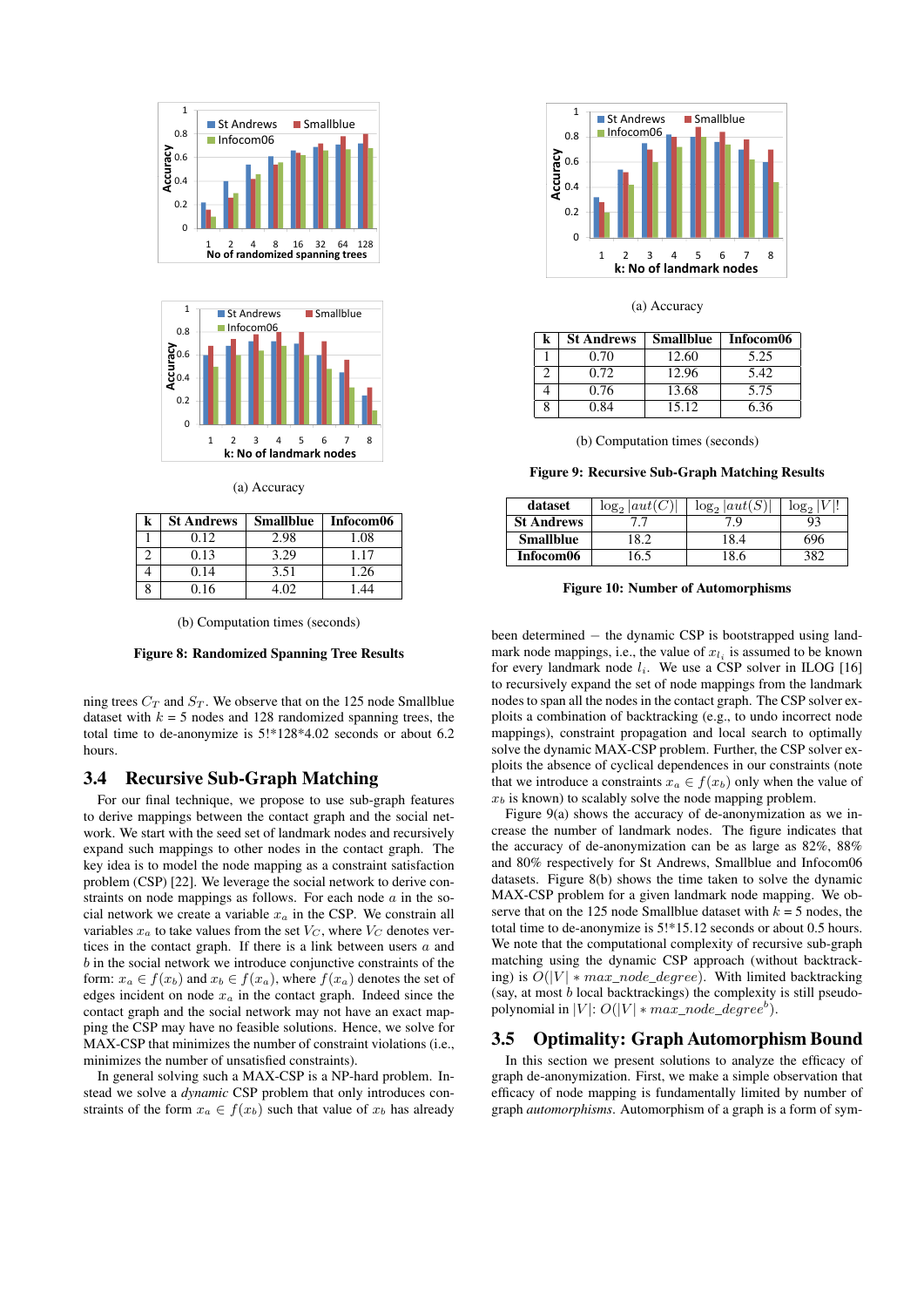

Figure 12: Accuracy with Noisy Social Network



Figure 11: Optimality

metry in which a graph is mapped onto itself while preserving edge−vertex connectivity. Formally, an automorphism of a graph  $G = (V, E)$  is a permutation  $\sigma$  of the vertex set V, such that the pair of vertices  $(u, v)$  form an edge if and only if the pair  $(\sigma(u), \sigma(v))$ also form an edge. It is easy to see that no graph de-anonymization algorithm will be able to distinguish between such pairs of vertices  $(u, v)$ . It may possible to conclude that  $(u, v) \in \{u', v'\}$  (i.e., both the mappings  $\{u = u' \text{ and } v = v'\}$  and  $\{u = v' \text{ and } v = u'\}$  are equally likely) but the exact mapping between  $\{u, v\}$  and  $\{u', v'\}$ may be indeterminate.

For example, if the graph  $G$  is completely connected then the number of automorphisms is  $|V|$ , i.e., any permutation of vertex labels results in an isomorphic graph. Similarly, a graph that has no edges also has  $|V|!$  automorphisms. Hence, such graphs are completely resilient to graph de-anonymization. Let us consider another example wherein the graph  $G$  has a star topology, wherein one vertex  $v_0$  has degree n and all the other vertices  $\{v_1, \cdots, v_n\}$ have exactly one edge to  $v_0$ . In such a graph one can determine the mapping for node  $v_0$ , however, any permutations on vertex labels  ${v_1, \dots, v_n}$  results in an isomorphic graph. Indeed a graph with a star topology has  $(|V| - 1)!$  automorphisms.

While graph automorphisms (and its counting version, i.e., determining the number of automorphisms) is a NP-complete problem there are various tools that are very effective in estimating the number of automorphisms for a given graph. For example, Saucy2 [8] has been effective in computing the number of automorphisms in graphs of size ranging from 3K to 5M and number of automorphsisms ranging from 4−10<sup>8000</sup> in under 30 minutes. Figure 10 shows the number of graph automorphisms on both the contact graphs  $C$  and the social networks  $S$  in our datasets. We note that the maximum possible information gain achievable by any graph denonymization algorithm is given by:  $\log_2 |V|! - \log_2$ 

 $max(|aut(C)|, |aut(S)|)$ , where  $|aut(G)|$  denotes the number of automorphisms of graph G.

We derive an upper bound on accuracy that may be achieved by any de-anonymization algorithm using the number of graph automorphism. In particular, if the social network S has  $|aut(S)|$ automorphisms and contact graph C has  $|aut(C)|$  automorphisms then the accuracy of any de-anonymization algorithm cannot exceed  $min(1 - \frac{\eta_C}{|V_C|}, 1 - \frac{\eta_S}{|V_S|})$ , where  $\eta_S$  is the smallest natural number such that  $\eta_S! \geq |aut(S)|$  and  $\eta_C$  is the smallest natural number such that  $\eta_C$ ! >  $|aut(C)|$ .

Figure 11 shows a comparison of our algorithms: DV (landmark based distance vectors), ST (randomized spanning trees), SG (recursive sub-graph matching) and OPT (automorphism bound). Our results show that the recursive sub-graph matching approach consistently outperforms the other approaches. The figure also shows that the nodes in the contact graphs exhibit significant heterogeneity: the automorphism bound on St Andrews, Smallblue and Infocom06 datasets is 82%, 94% and 90% respectively. We note that the recursive sub-graph matching can achieve up to 97.6%, 95.7% and 91.1% of optimality respectively on St Andrews, Smallblue and Infocom06 datasets.

# 4. EVALUATION: TOLERANCE TO NOISE AND OBFUSCATION

This section presents an evaluation of the efficacy of our algorithms on altered datasets. In particular we will examine the efficacy of our algorithms when: (i) the social network or the contact graph is obfuscated, (ii) a small subset of nodes mappings are known a prior (e.g., insiders reveal their identities or some node mappings are inadvertently leaked), and (iii) examine the efficacy of de-anonymization when stale social networks are used. Our results show that even when about 25% of the social network and the contact graph is intentionally modified (e.g., edges/nodes are added/removed) our approach is effective; further, when a small fraction (5%) of select node mappings (in particular, nodes with low centrality score) are known a priori, then the effectiveness of our approach can exceed 95% (i.e., 95% of nodes are correctly mapped).

#### 4.1 Noisy Social Network

Figure 12 shows the accuracy of node de-anonymization when the social network is obfuscated. We examined three different types of noise that could be added to the social network. First we add/delete edges in the social network − for example, when *edit distance* / *No of edges* is 0.1 then 5% of randomly selected edges are deleted from the graph, followed by introducing edges between 5% of the ran-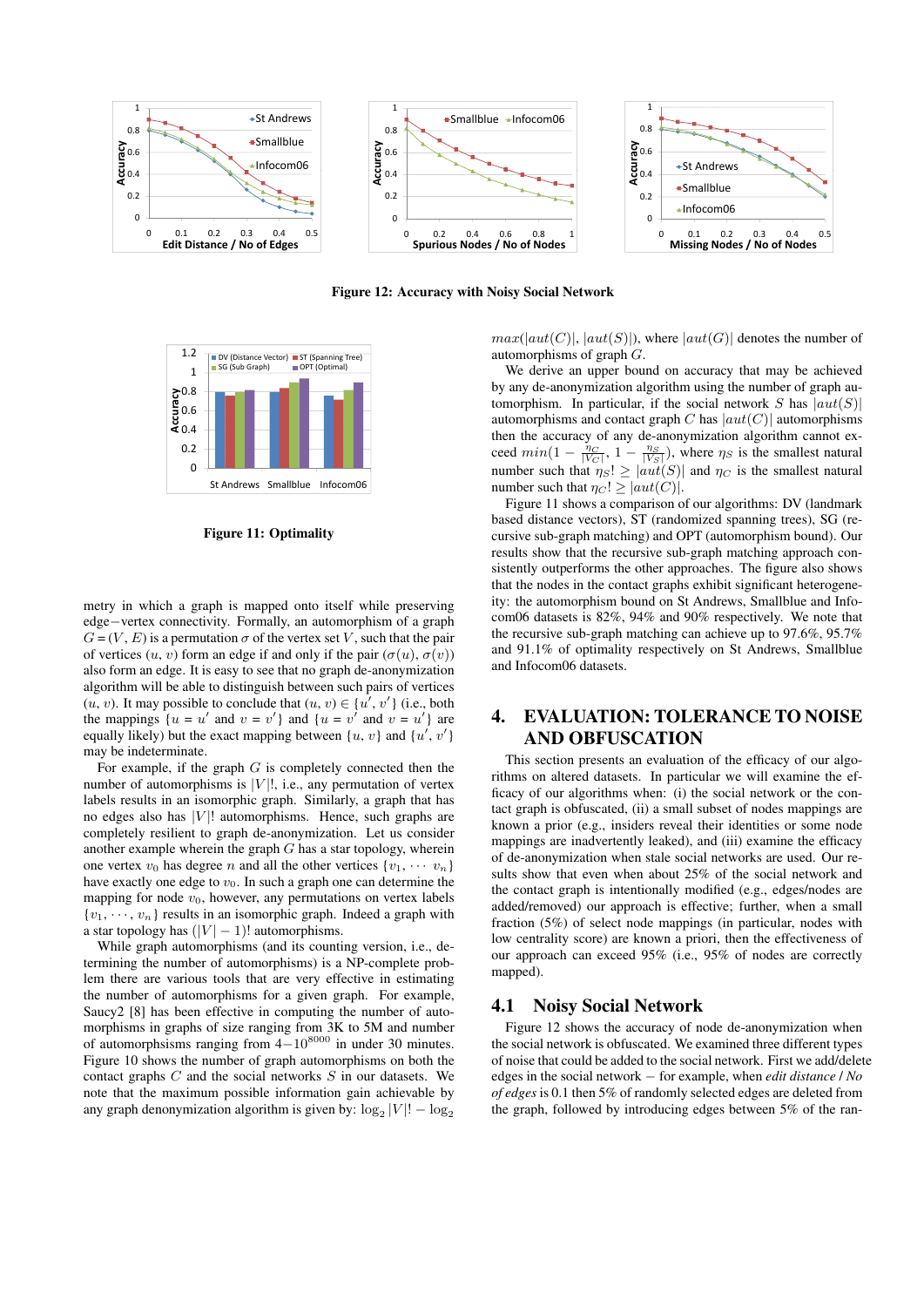

Figure 13: Accuracy with Obfuscated Mobility Traces

domly chosen pairs of nodes. Note that in this case no new nodes are introduced into the social network.

Second we introduce spurious nodes into the social network, that is, users that did not participate in the mobility trace. Note that for both the Smallblue and Infocom06 dataset we have the social network over a superset of users that participated in the mobility trace; hence, we randomly add nodes from the social network (including respective edges to nodes that were already part of the social network). For example, when *Spurious Nodes* / *No of Nodes* equals 0.1 then 10% of randomly chosen nodes is added to the social network as follows: let  $V_S$  denote the set of vertices in the current social network; let  $ngh(V_S)$  denote the set of neighbors of vertices in  $V_S$ ; we pick one vertex at random from the set  $ngh(V_S) \setminus V_S$  and add it to the social network; the process is repeated until the required number of nodes are added to the social network. In this case, the size of the resulting social network has 10% more nodes than the contact graph.

Third we randomly remove nodes (and all incident edges) from the social network. For example, when *Missing Nodes* / *No of Nodes* equals 0.1 then 10% of randomly chosen nodes (and respective edges) is removed from the social network. In this case, the resulting social network is 10% fewer nodes than the contact graph.

In all of Figure 12 we used our *recursive sub-graph matching* algorithm since it performed the best under normal circumstances. The x-axis in the figures quantifies the extent of obfuscation and the y-axis shows the accuracy of our algorithm. We note that in general the efficacy of our algorithm degrades gracefully with the extent of obfuscation. Compared to the other modifications, adding spurious nodes into social network has the most deleterious effect on deanonymization. Intuitively, adding spurious nodes increases the number of possible node mappings by reducing the number of discriminating features.

# 4.2 Noisy Contact Graph

Figure 13 shows the accuracy of node de-anonymization when the mobility trace is obfuscated. In this experiment we use the location information available from the St Andrews trace. We note that in both the Smallblue and Infocom06 dataset we only have the contacts. We examine the efficacy of our recursive sub-graph matching algorithm as we add more noise to the mobility trace − in our experiments we add IID (independent and identical distributed) noise to the location of each user each point in time. As shown in past work, one can use physical limitations on the speed at which a user may move and aggregate *mobility models* to de-obfuscate the mobility trace. In particular, we use the mobility trace to construct a Markovian mobility model built over all users:  $Pr(l_{t+1}|l_t)$ , the probability that a user may be location  $l_{t+1}$  at time  $t + 1$  given that the user was at location  $l_t$  at time  $t$ .

We use the Markovian mobility model (built over all users) to enrich per-user mobility traces. In particular, we used two techniques to refine the obfuscated mobility trace: (i) using Viterbi decoding [31] to deduce the location of user u at time t (this algorithm is quadratic in the number of states  $=$  number of location identifiers) and (ii) using Kalman filtering [31] for both backward and forward smoothing to deduce the location of user  $u$  at time  $t$  (this algorithm is cubic in the number of states  $=$  number of location identifiers). We note that these both Viterbi decoding and Kalman smoothing is applied as a pre-processing to enrich the mobility trace − the enriched mobility trace is then used as input by the recursive subgraph matching algorithm.

Figure 13 shows the effectiveness of adding location noise to: (i) all nodes in the mobility trace and (ii) to only landmark nodes in the mobility trace. We note that using more sophisticated smoothing and state estimation algorithms (e.g., Kalman filter) enhances the efficacy of de-anonymization (at a added computational cost). We also note that adding noise to the mobility traces of landmark nodes is not quite effective; this is because we detect landmark nodes that are *outliers* with respect to node centrality score. In general the centrality score of landmark nodes are significantly higher than the remaining nodes; hence, even with added location noise the centrality score of landmark nodes tend be outliers. For example, consider a star topology contact graph, wherein all nodes  $\{v_1, v_2,$  $\cdots$ ,  $v_n$  are in contact with node  $v_0$  and there is no contact between two nodes  $v_i$  and  $v_j$  such that  $1 \leq i < j \leq n$ . Even with added location noise we see that it is easy to identify node  $v_0$ .

Figure 13 also shows the efficacy of our algorithm when  $p\%$  of user mobility traces are identical, that is, we randomly select  $p\%$ nodes and for each selected node  $v$  we select a random node  $v'$ and set the mobility trace of  $v$  to be identical to that of  $v'$ . Doing so makes the nodes  $v$  and  $v'$  automorphic in the contact graph, thereby, decreasing the effectiveness of de-anonymization. We note that this approach is more effective in lowering the efficacy of our algorithm than adding IID location noise to user mobility traces. Note that in this approach to location obfuscation the use of Viterbi decoding or Kalman filter does not enhance the effectiveness of deanonymization.

# 4.3 Known Node Mappings

In certain cases one may a priori know the mappings between a small subset of nodes in the social network and the contact graph. This could be due to information that is inadvertently leaked or due to insiders (who participated in the mobility trace) that reveal their mapping information. Figure 14 shows the increase in effectiveness of de-anonymization when more node mappings are revealed. We simply add known node mappings in addition to high centrality node mappings as a seed mapping and uses recursive sub-graph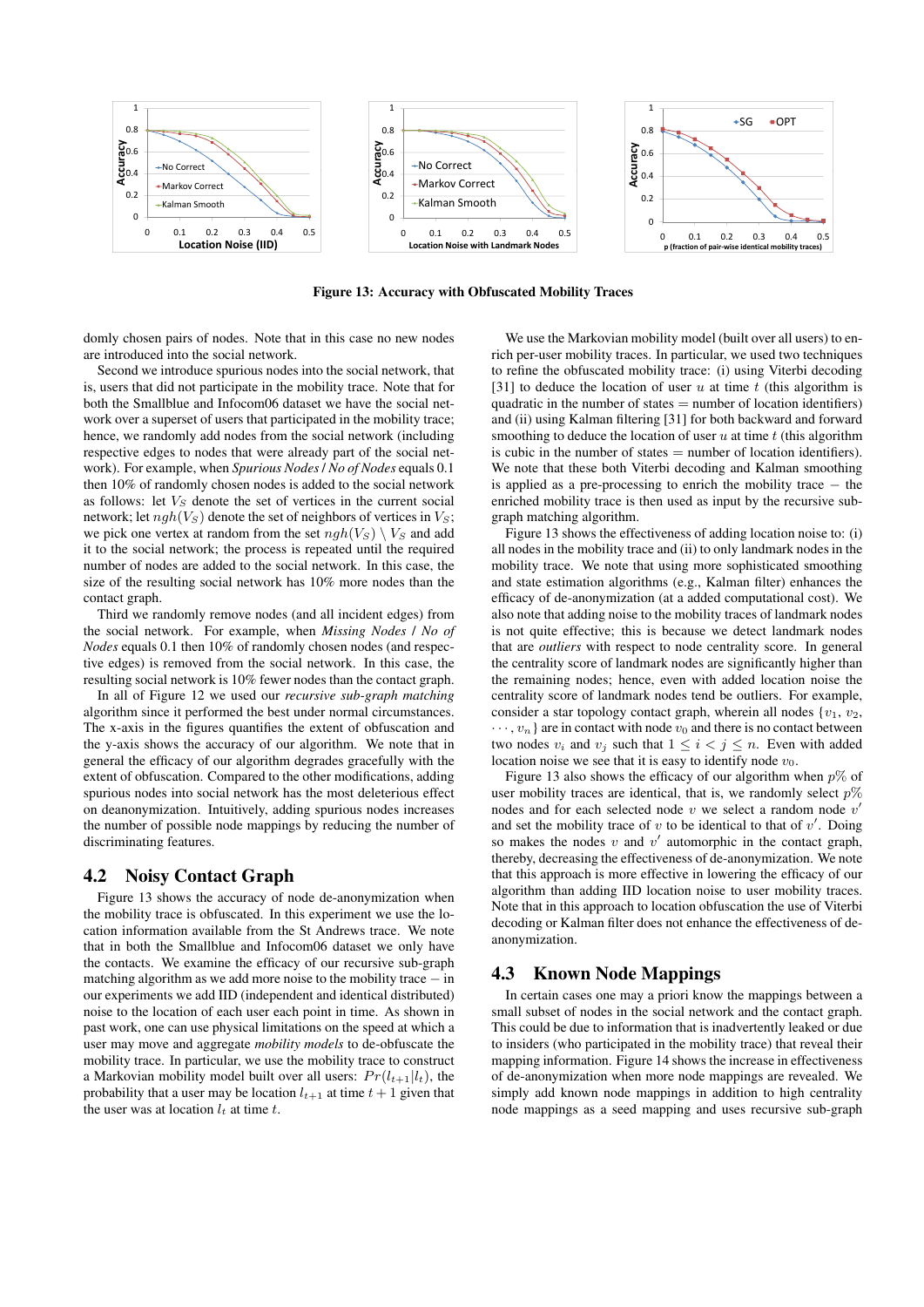

Figure 14: Accuracy with Known Node Mappings



Figure 15: Effectiveness of de-anonymization using DBLP coauthorship graphs from various years

matching algorithm to derive the node mappings for other nodes in the contact graph. For example, when *Known Node Mappings* / *No of Nodes* is 0.1 then 10% of node mappings are assumed to be known a priori. We observe that given about 30% random node mappings the accuracy of de-anonymization exceeds 95%.

We remark that knowing the node mappings for high centrality nodes is not quite useful for de-anonymization since our algorithm can detect such mappings with high fidelity. On the other hand, the figure shows the effectiveness of de-anonymization when low centrality nodes are revealed (these are nodes that are hard to deanonymize).

In the next experiment we sort nodes in ascending order of their centrality score. In Figure 14, when *Known Low Centrality Nodes* / *No of Nodes* equals 0.1 then the mappings of 10% of nodes that have the least centrality score are assumed to be known a priori. We observe that given  $10\%$  random node mappings in the Infocom06 dataset the de-anonymization algorithm achieves an accuracy of 83%, while given the same number of node mappings for low centrality nodes achieves an accuracy of 90% (see Figure 14).

# 4.4 Which Social Network to Use?

Figure 15 shows the effectiveness of de-anonymization when we use different social networks. In particular, for the Infocom06 dataset we constructed social networks (from DBLP publication database) based on co-authorship information from year 2003, 2004,  $\cdots$ , 2009 (note that Infocom06 dataset is a mobility trace collected from the Infocom conference conducted in 2006). Figure 15 shows that the effectiveness of de-anonymization initially increases as we approach 2006-07 and then decreases. However, we observed that the de-anonymization is most effective using the 2007 co-authorship social network. We conjecture that this is because authors who met at the 2006 conference collaborated and

co-authored papers that were subsequently published in 2007. We could in part verify this conjecture by measuring the number of coauthored papers in 2006 and 2007 respectively, by authors who met frequently during the 2006 conference − indeed our dataset shows a 12% increase in the number of such co-authored papers. Hence, the effectiveness of 2007 social network (over the 2006 social network) can be explained by its stronger causal relationship with the contact graph in 2006. We remark that this observation serves as a measure to quantify the effectiveness of conferences in increasing collaborative research amongst authors.

# 5. RELATED WORK

Location privacy (as applied to mobile users) requires that it be hard to track the location of a user given a mobility trace. In particular several authors have examined the predictability and uniqueness of user location traces using diverse tools; for a survey on past work we refer the readers to [19]. For example, 802.11 user fingerprinting [26] attempts to identify a user using *implicit identifiers* such as IP addresses or the service set identifier (SSID) being actively searched by a user's device; others have suggested RF (Radio Frontend) fingerprinting [5] to uniquely identifier a user's device; others have proposed the use of triangulation (e.g., based on received signal strength from multiple vantage points) to further improve the precision of a user's location [17]; others have suggested that a user be fingerprinted using a historical set of locations visited by that user (e.g., a per-user Markovian mobility model as discussed earlier in Section 1); [20] proposes a framework for recognizing mobile users' activities based on the places they visit and also the temporal patterns of their visit.

More recently, Shokri et al. [30] proposed a solution to quantify location privacy with the goal of providing a unified framework that can be used to evaluate various location obfuscation mechanisms. Their paper presents solutions to quantify location privacy given an obfuscated mobility trace and the Markovian mobility model. They show that the effectiveness of an anonymized mobility trace in protecting location privacy not only depends upon the extent of obfuscation but also the fidelity of the auxiliary information. However, their location privacy metrics only apply to auxiliary information of the type per-user Markovian mobility model.

Several authors have explored the use of auxiliary data (sometimes referred to as *side channel* information) to break privacy. A generic template for violating privacy using auxiliary information is often represented as follows [24]: *anonymized data* + *auxiliary information* = *de-anonymized data*. Side channels in the form of timing analysis [10] and power analysis [18] have been extensively studied in literature. More recently, authors have used side-channel information (e.g., zipcode, age and sex of users) to de-anonymize the Netflix Prize dataset [24].